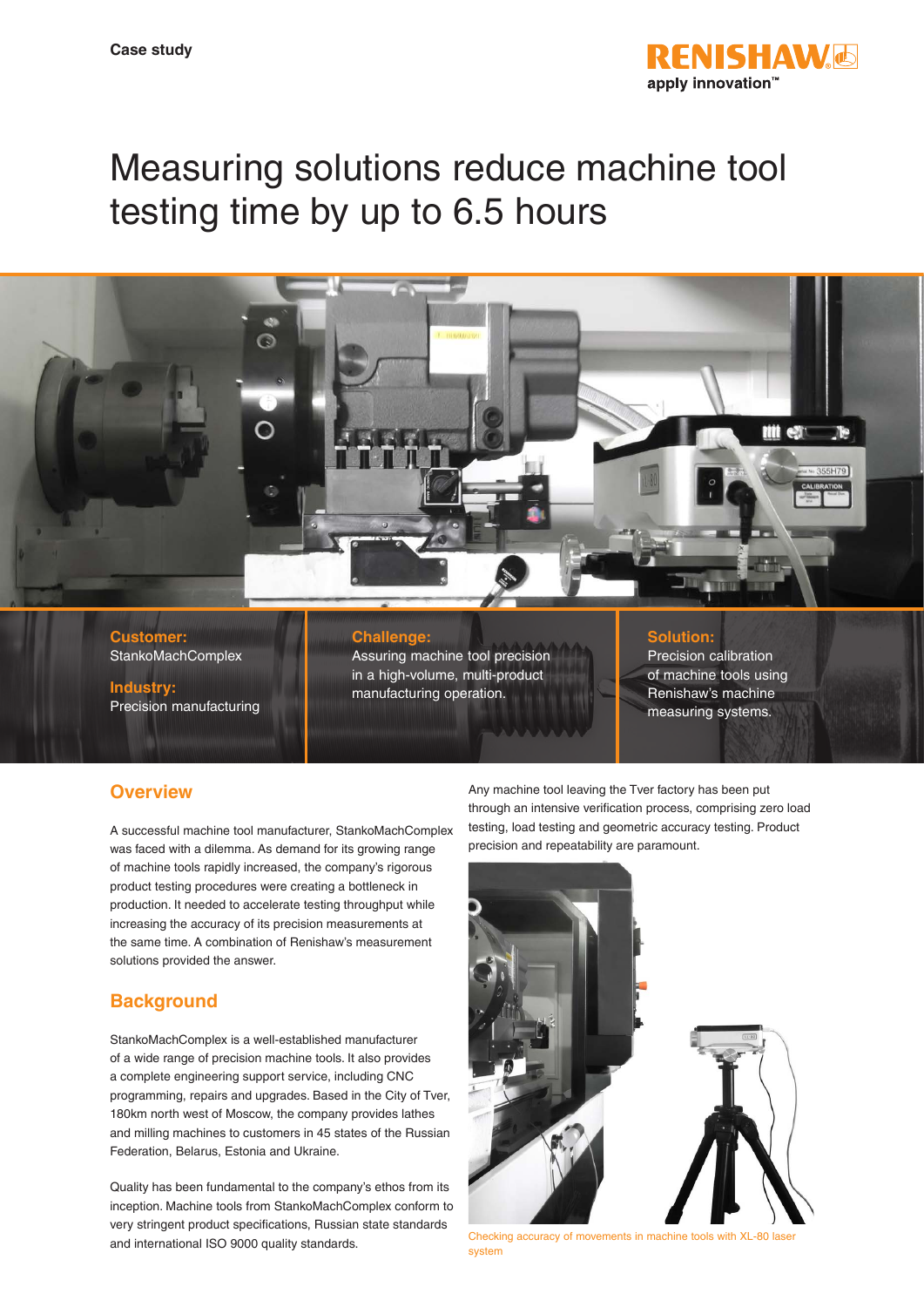# **Challenge**

The commercial success of StankoMachComplex is borne out by the company's production figures. In its first 20 years it has produced more than 4,000 turning and milling machines. The impact of increasing demand, heightened manufacturing volumes and a rapidly expanding range of machine tool products, however, put increasing pressure on the company's rigorous precision testing procedures.

In its early years, the company used manual testing methods and dial gauge indicators. Within a short time, it became clear that the approach was outdated. Testing was time-consuming, measurements were manually recorded, and human error was a concern.

Andrei Korobeynikov, Head of the Service Department at StankoMachComplex said, "In the beginning the process of measuring the positioning accuracy of just a single machine tool could take as long as 5-7 hours. Over time, this clearly had an adverse effect on our productivity. To guarantee the quality and accuracy of our machine tools, we had to find more modern, higher-precision measuring equipment that would help us increase testing throughput."

Reflecting the company's variety of machine tool products, the equipment would need to be capable of measuring a complete range of parameters, including the geometry of frames and guides, CNC positioning, linear and rotary axes.

Renishaw measuring systems guarantee the quality and reliability of our company's products. The main advantages are the ease of use, high precision and measurement efficiency, enabling us to have 100% confidence in our products.

**StankoMachComplex (Russia)**



StankoMachComplex uses the QC20-W ballbar to monitor machine tool condition

# **Solution**

"The ISO 9000 series of quality standards requires that manufacturing and inspection equipment is calibrated, monitored and inspected using recognised and traceable systems and procedures," stated Andrei Korobeynikov.

He added, "Faced with acquiring new measurement systems for the Tver machine tool plant, we began with some in-depth market research. What we soon determined was that the leading international machine tool manufacturers were using Renishaw calibration solutions. Evidently a tried and tested solution, it was to lead to a step change in testing procedures at StankoMachComplex and we have been reassured everyday that we made the right decision." said Andrei Korobeynikov.

The first stage in the collaboration between StankoMachComplex and Renishaw was the acquisition of the QC20-W ballbar and the XL-80 laser system. The XL-80 system is used to check the accuracy of movement in machine tools. Testing is carried out on each axis individually and, combined with the QC20-W data, gives a full picture of the condition of the machine tool. Where possible, compensation can be applied to further the performance.

After starting production of mill turn machines with rotary axes, StankoMachComplex purchased a XR20-W rotary axis calibrator which can measure rotary axes up to  $\pm$  1 arc second. The system provides a high integrity, non-contact reference measurement, remote from the axis under test. The XR20-W has flexibility to be mounted on or off the centre of the machines rotary axis using Renishaw's Off axis rotary software.